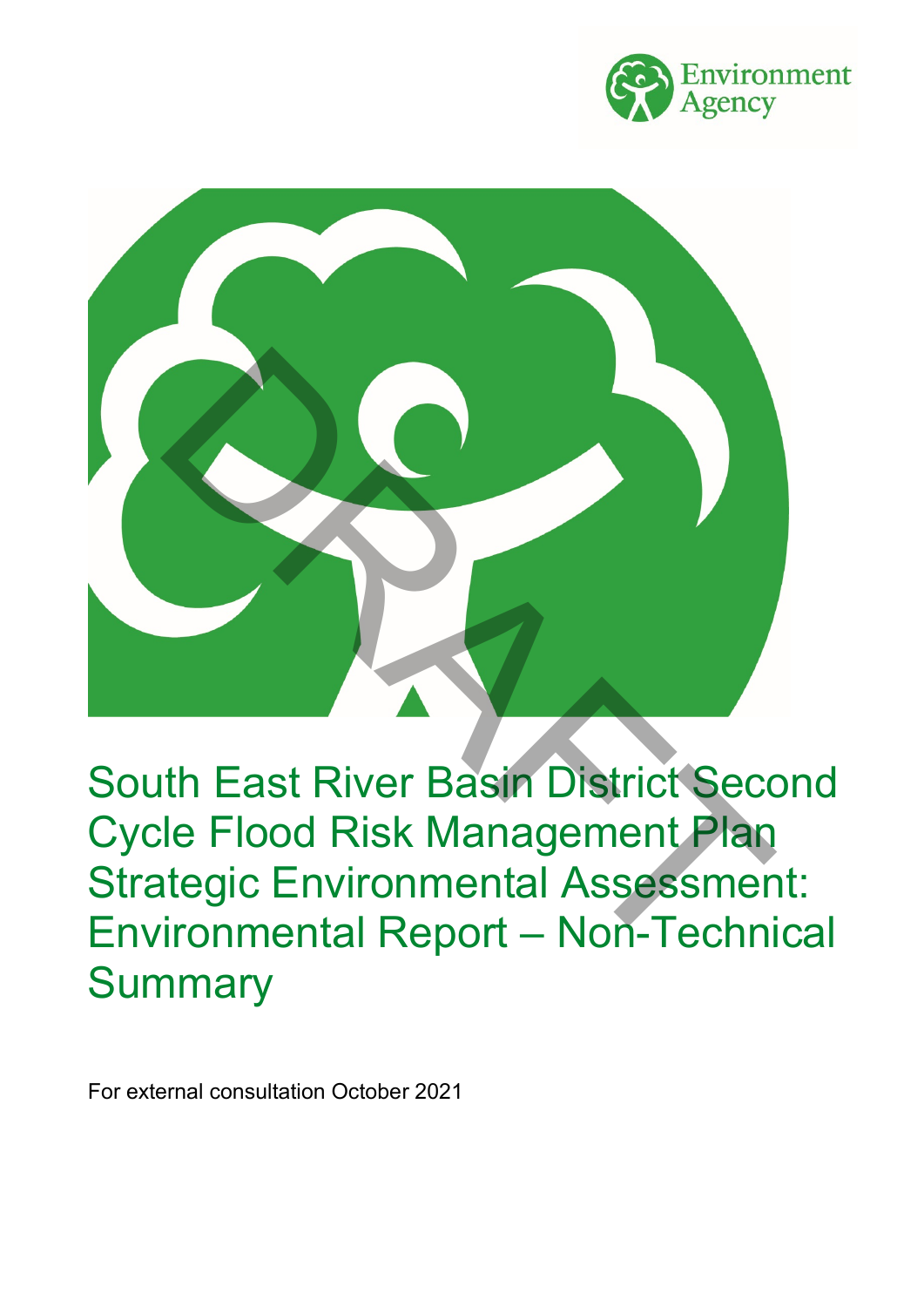We're the Environment Agency. We protect and improve the environment.

We help people and wildlife adapt to climate change and reduce its impacts, including:

- flooding
- drought
- sea level rise
- coastal erosion

We improve the quality of our water, land and air by tackling pollution. We work with businesses to help them comply with environmental regulations. A healthy and diverse environment enhances people's lives and contributes to economic growth.

We cannot do this alone. We work as part of the Defra group (Department for Environment, Food & Rural Affairs), with the rest of government, local councils, businesses, civil society groups and local communities to create a better place for people and wildlife. Sinesses to help them comply with environmental regulations. A larse environment enhances people's lives and contributes to eccentric and the set of the Defra group (Department, Food & [R](http://www.gov.uk/environment-agency)ural Affairs), with the rest of gove

Published by:

Environment Agency Horizon House, Deanery Road, Bristol BS1 5AH

www.gov.uk/environment-agency

© Environment Agency 2021

All rights reserved. This document may be reproduced with prior permission of the Environment Agency.

Further copies of this report are available from our publications catalogue:

http://www.gov.uk/government/publications or our National Customer Contact Centre: 03708 506 506

Email: enquiries@environmentagency.gov.uk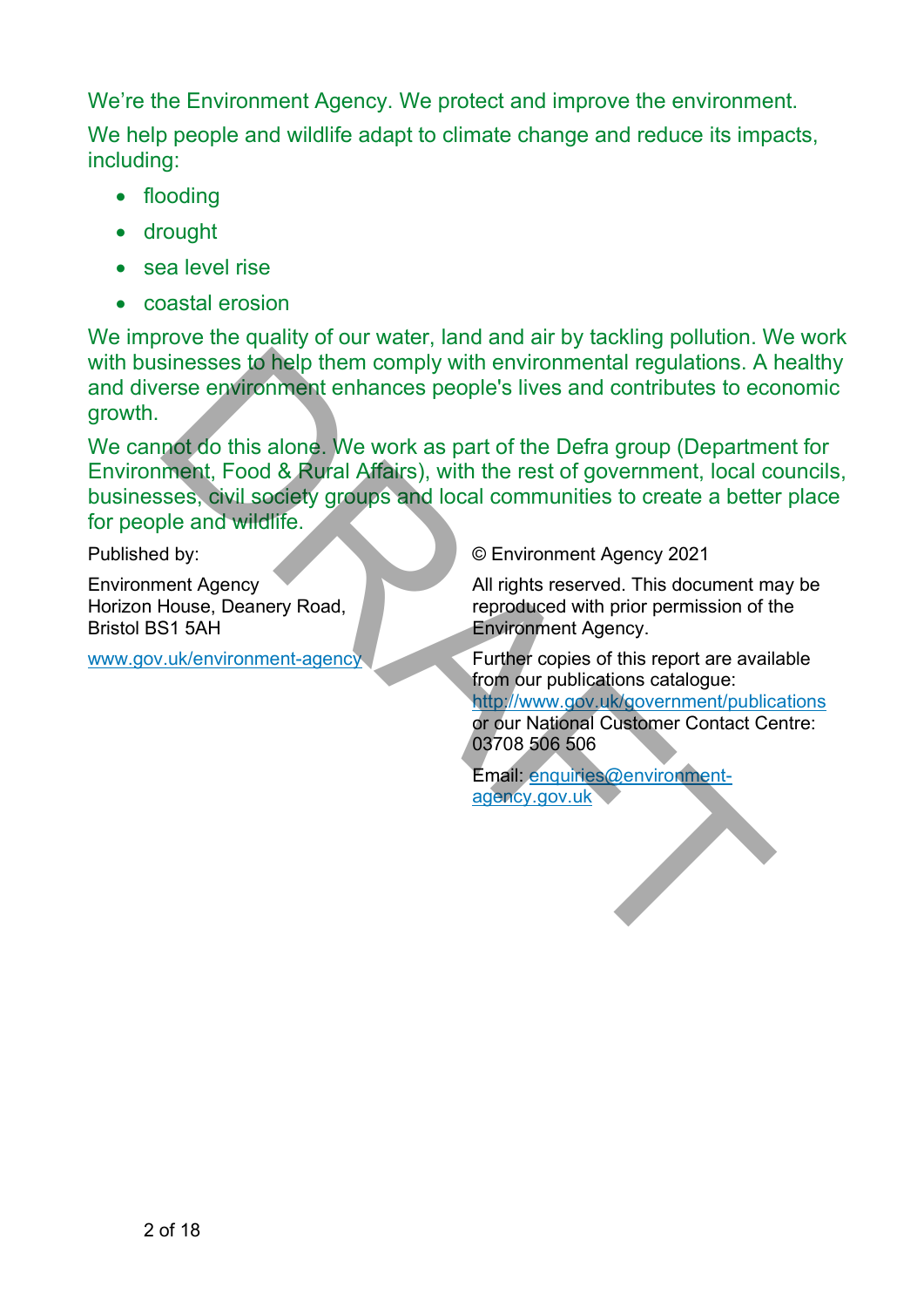# **Non-technical summary**

This is a summary of the environmental report for the ['draft South East Second Cycle](https://eur03.safelinks.protection.outlook.com/?url=https%3A%2F%2Fconsult.environment-agency.gov.uk%2Ffcrm%2Fdraft-second-cycle-flood-risk-management-plans&data=04%7C01%7CStephanie.Baldwin%40environment-agency.gov.uk%7Cc83b91996c1f4023fe1408d98e63162b%7C770a245002274c6290c74e38537f1102%7C0%7C0%7C637697378488303922%7CUnknown%7CTWFpbGZsb3d8eyJWIjoiMC4wLjAwMDAiLCJQIjoiV2luMzIiLCJBTiI6Ik1haWwiLCJXVCI6Mn0%3D%7C1000&sdata=BHhUquDK2oXgHs3ehkFH9KhS5GjkmoKw%2F3q58I1wPTI%3D&reserved=0)  [Flood Risk Management Plan'](https://eur03.safelinks.protection.outlook.com/?url=https%3A%2F%2Fconsult.environment-agency.gov.uk%2Ffcrm%2Fdraft-second-cycle-flood-risk-management-plans&data=04%7C01%7CStephanie.Baldwin%40environment-agency.gov.uk%7Cc83b91996c1f4023fe1408d98e63162b%7C770a245002274c6290c74e38537f1102%7C0%7C0%7C637697378488303922%7CUnknown%7CTWFpbGZsb3d8eyJWIjoiMC4wLjAwMDAiLCJQIjoiV2luMzIiLCJBTiI6Ik1haWwiLCJXVCI6Mn0%3D%7C1000&sdata=BHhUquDK2oXgHs3ehkFH9KhS5GjkmoKw%2F3q58I1wPTI%3D&reserved=0) (draft second cycle FRMP). The environmental report presents the results of a strategic environmental assessment (SEA) carried out as part of the preparation of the draft second cycle FRMP. The environmental report and this summary are required to be published with the draft plan.

# **The draft South East Flood Risk Management Plan**

The [draft second cycle FRMP](https://eur03.safelinks.protection.outlook.com/?url=https%3A%2F%2Fconsult.environment-agency.gov.uk%2Ffcrm%2Fdraft-second-cycle-flood-risk-management-plans&data=04%7C01%7CStephanie.Baldwin%40environment-agency.gov.uk%7Cc83b91996c1f4023fe1408d98e63162b%7C770a245002274c6290c74e38537f1102%7C0%7C0%7C637697378488303922%7CUnknown%7CTWFpbGZsb3d8eyJWIjoiMC4wLjAwMDAiLCJQIjoiV2luMzIiLCJBTiI6Ik1haWwiLCJXVCI6Mn0%3D%7C1000&sdata=BHhUquDK2oXgHs3ehkFH9KhS5GjkmoKw%2F3q58I1wPTI%3D&reserved=0) is a plan to manage significant flood risks in the designated Flood Risk Areas (FRAs) identified within the South East River Basin District (RBD). Producing the plan for these areas is a requirement of the Flood Risk Regulations (2009).

It's recognised that there are areas at risk of flooding outside of these FRAs. Therefore, the Environment Agency and other Risk Management Authorities (RMAs) will continue to plan for and manage the risk of flooding to all communities. This is regardless of whether they are in an FRA or not. For example, RMAs will carry out flood risk management interventions, such as warning and informing and capital investment and maintenance programmes. g the plan for these areas is a requirement of the Flood Nisk Regulations (a<br>pinted that there are areas at itsk of flooding outside of these FRAs. Therefore,<br>comment Agency and other Risk Management Authorities (RMAs) wil

The South East RBD shares a border with 3 other RBDs. These include:

- the South West
- Thames
- Anglian (estuarine/coastal boundary only)

Within the South East RBD there are 8 FRAs for significant risk of flooding from main rivers and the sea:

- Eastbourne and Pevensey Bay
- Hastings
- Herne Bay
- Hythe
- Portsmouth
- Southampton
- Whitstable
- Canterbury (river flooding is the main source of flood risk)

There are 4 FRAs for significant risk of flooding from surface water:

- City of Brighton and Hove
- Eastbourne
- Hastings
- Worthing

The environmental report focusses on what is planned in the FRMP FRAs during the second cycle. This is similar to how the first cycle of FRMPs were developed. The first cycle of FRMPs covered the period 2015 to 2021. The draft second cycle FRMPs cover the period from 2021 to 2027.

The Environment Agency and other RMAs, in particular Lead Local Flood Authorities (LLFAs) worked together in developing the first cycle FRMP to create a plan to manage the risk from all sources of flooding. The draft second cycle FRMP that this SEA addresses builds on this approach, focussing on the areas with the highest risk of flooding. The draft second cycle FRMP is a strategic plan that is closely aligned with the: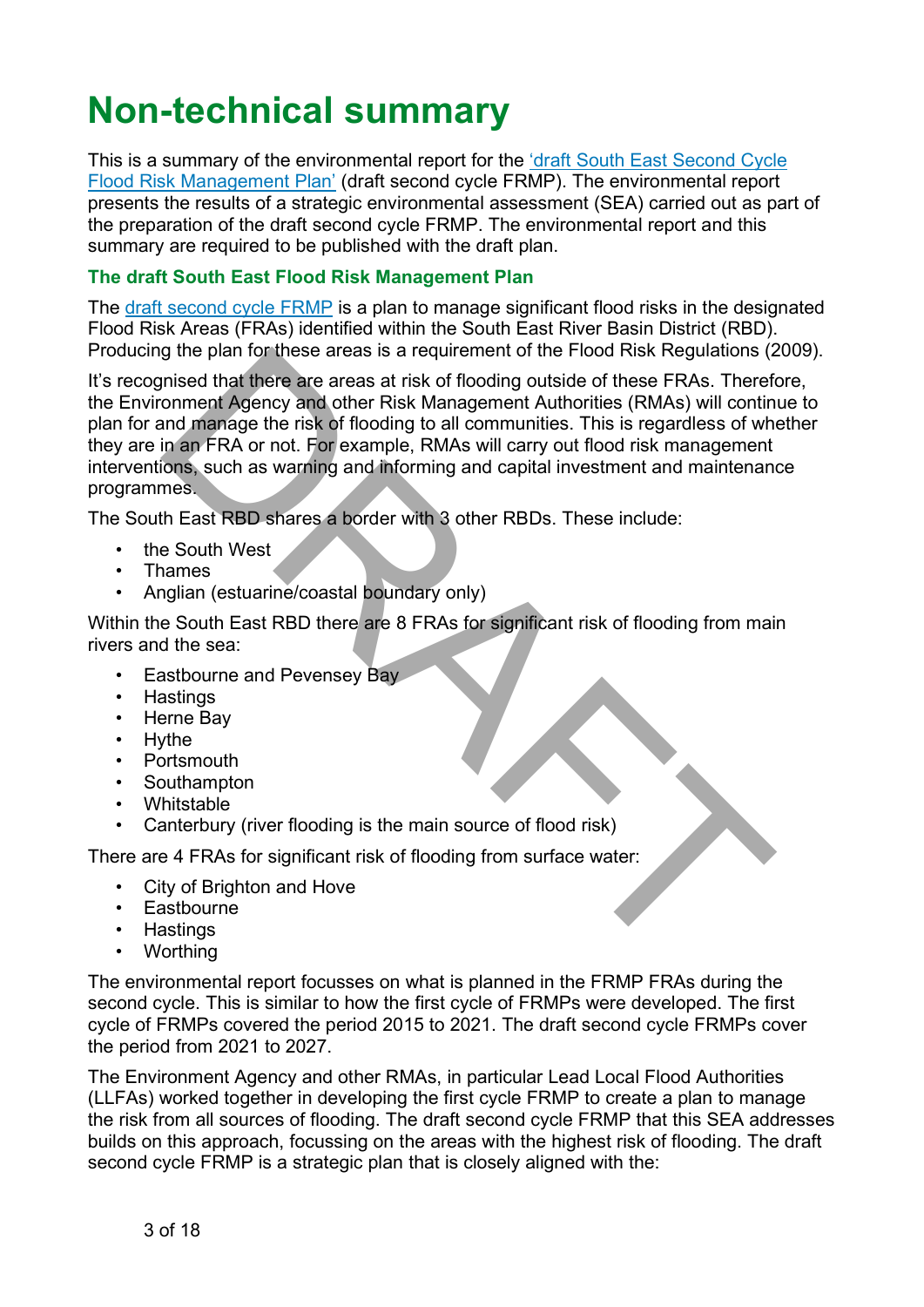- [government's '25 year Environment Plan'](https://www.gov.uk/government/publications/25-year-environment-plan)
- ['National Flood and Coastal Erosion Risk Management Strategy for England'](https://www.gov.uk/government/publications/national-flood-and-coastal-erosion-risk-management-strategy-for-england--2) (FCERM strategy)

The draft second cycle FRMP encourages closer ways of working between RMAs that will help to achieve its revised objectives and measures. These revised objectives and measures align with the ambitions of the FCERM strategy. They also support achieving wider environmental and growth ambitions of society. The draft second cycle FRMP is aligned with the draft River Basin Management Plan for the South East RBD. Together, these plans set the strategic goals and approaches to managing water and flood risk within the RBD

# **Environmental context**

#### **Current state of the environment and its characteristics and the likely changes in the future**

The South East RBD is 1 of 10 RBDs across England and Wales, covering over 10,200 square kilometres. It extends from Hampshire in the west to Kent in the east. The RBD also includes East and West Sussex, the Isle of Wight and very small parts of Wiltshire and Surrey. state of the environment and its characteristics and the likely changes<br>
The<br>
Hast RBD is 1 of 10 RBDs across England and Wales, covering over 10,<br>
illometres. It extends from Hampshire in the west to Kent in the east. The

The South East RBD is predominantly rural, with most of the inhabitants living in the densely populated coastal zone. This is particularly the case in the low-lying coastal plain of Hampshire and West Sussex. In total, over 3.9 million people live in the South East RBD, which is densely populated and includes the major urban centres of:

- Southampton
- Portsmouth
- Ashford
- Brighton and Hove

The management catchments that make up the RBD include many interconnected rivers, lakes, groundwater bodies, estuarine waters and coastal waters. These range from the chalk streams of the Test and Itchen catchments to the modified rivers of the Rother catchment, and comprise:

- New Forest
- Isle of Wight
- Test and Itchen
- East Hampshire
- Arun and Western Streams
- Adur and Ouse
- Cuckmere and Pevensey Levels
- Rother
- Stour

The location of these management catchments can be seen in [Flood Plan Explorer,](https://eur03.safelinks.protection.outlook.com/?url=https%3A%2F%2Fenvironment.data.gov.uk%2Fflood-planning%2Fexplorer%2Fcycle-2&data=04%7C01%7CStephanie.Baldwin%40environment-agency.gov.uk%7Ce877ff07f0324480ec8c08d98ca896ff%7C770a245002274c6290c74e38537f1102%7C0%7C0%7C637695477973808004%7CUnknown%7CTWFpbGZsb3d8eyJWIjoiMC4wLjAwMDAiLCJQIjoiV2luMzIiLCJBTiI6Ik1haWwiLCJXVCI6Mn0%3D%7C1000&sdata=PO%2FxWV18lbYZ%2FS54Fc%2B6oj3WD2Dd5N4AqPALQtT1s5M%3D&reserved=0) the interactive mapping tool.

Around 65% of the RBD is used for farming, including:

- livestock
- arable
- horticultural businesses

Important sectors contributing to the economy of the district include:

- technology
- 4 of 18 • manufacturing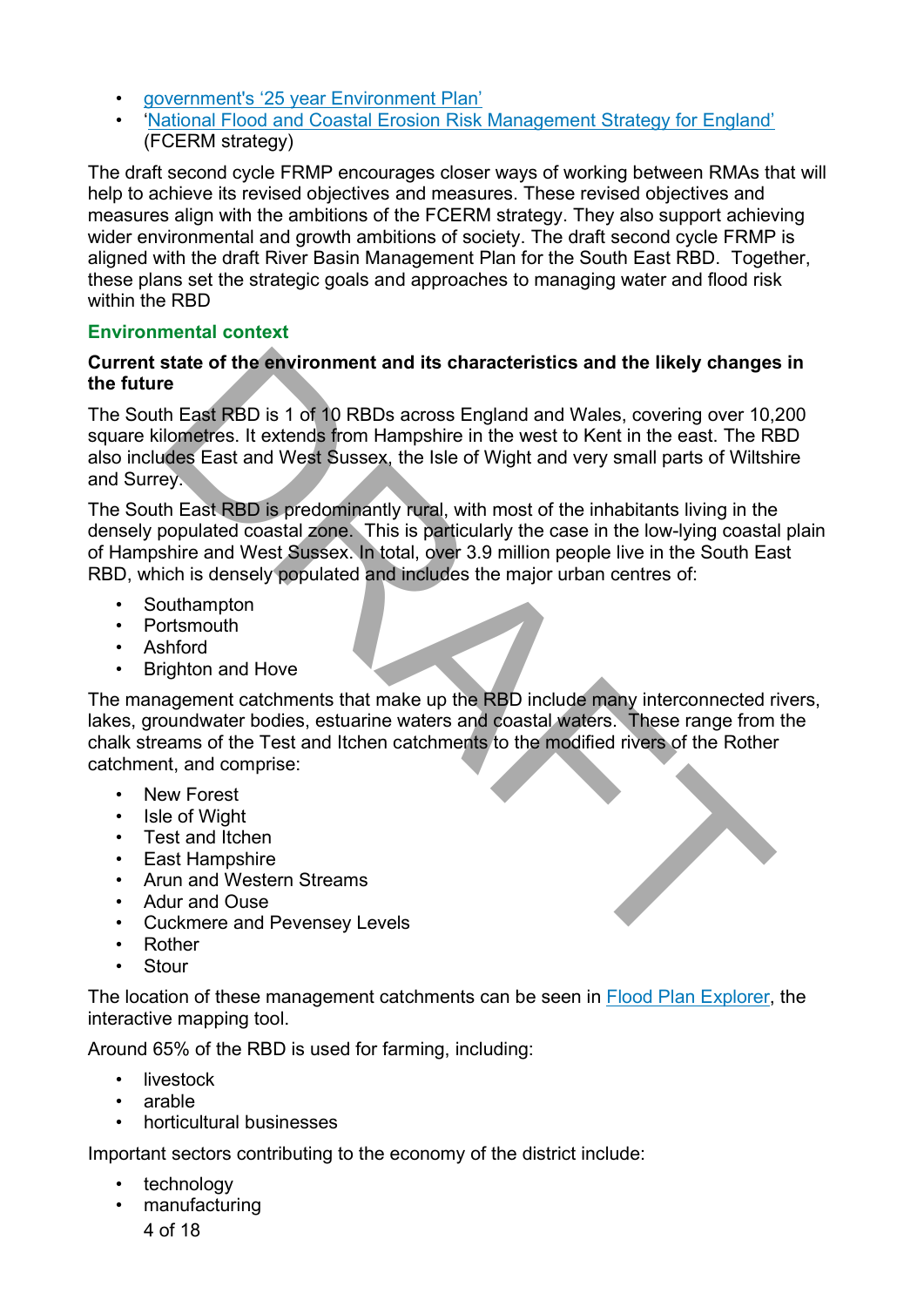- tourism
- financial services
- construction

The South East RBD has a diverse, high-quality landscape with a higher proportion (35%) of land under national landscape designation than any other UK RBD. Large areas are designated for their iconic landscapes, such as the New Forest and the South Downs National Parks. Many areas are protected for nature conservation, for example the Solent Estuary. The South East RBD has a rich heritage with many listed buildings and structures, which are often located close to rivers, lakes and the coast.

The coastline of the RBD is varied with alternating coastal lowlands and chalk and sandstone cliffs. The lowlands include the natural harbours of:

- Portsmouth
- Langstone
- Chichester
- Pagham

Most of the open coast features natural and managed shingle (sand and flint gravel) beaches. There are sand dunes at Climping Beach East Head and Camber, and some sand beaches around the Isle of Thanet. The Victorian legacy on the coast consists of numerous seaside resorts with associated infrastructure like: ortsmouth<br>
ingistone<br>
includes the open coast features natural and managed shingle (sand and flint gravel)<br>
There are sand dunes at Climping Beach East Head and Camber, and so<br>
is seaside resorts with associated infrastruc

- groynes
- sea walls
- piers

The Isle of Wight is a unique feature within the RBD and even with its relatively small coastline has all the wider catchment features. This includes the:

- iconic Needles on the west of the Island
- marshes at Bembridge
- sandy beaches at Sandown and Ryde

The South East RBD has a rich diversity of wildlife and habitats, supporting many species of global and national importance. These include:

- trout and migratory salmon rivers
- native white clawed crayfish

estuaries and coastal waters – important for shellfish, wintering wildfowl, breeding gulls and terns

# **Existing environmental problems and issues**

The environmental report outlines existing environmental issues across the South East RBD and likely changes in the environmental context in the future associated with the [draft](https://eur03.safelinks.protection.outlook.com/?url=https%3A%2F%2Fconsult.environment-agency.gov.uk%2Ffcrm%2Fdraft-second-cycle-flood-risk-management-plans&data=04%7C01%7CStephanie.Baldwin%40environment-agency.gov.uk%7Cc83b91996c1f4023fe1408d98e63162b%7C770a245002274c6290c74e38537f1102%7C0%7C0%7C637697378488303922%7CUnknown%7CTWFpbGZsb3d8eyJWIjoiMC4wLjAwMDAiLCJQIjoiV2luMzIiLCJBTiI6Ik1haWwiLCJXVCI6Mn0%3D%7C1000&sdata=BHhUquDK2oXgHs3ehkFH9KhS5GjkmoKw%2F3q58I1wPTI%3D&reserved=0)  [second cycle FRMP](https://eur03.safelinks.protection.outlook.com/?url=https%3A%2F%2Fconsult.environment-agency.gov.uk%2Ffcrm%2Fdraft-second-cycle-flood-risk-management-plans&data=04%7C01%7CStephanie.Baldwin%40environment-agency.gov.uk%7Cc83b91996c1f4023fe1408d98e63162b%7C770a245002274c6290c74e38537f1102%7C0%7C0%7C637697378488303922%7CUnknown%7CTWFpbGZsb3d8eyJWIjoiMC4wLjAwMDAiLCJQIjoiV2luMzIiLCJBTiI6Ik1haWwiLCJXVCI6Mn0%3D%7C1000&sdata=BHhUquDK2oXgHs3ehkFH9KhS5GjkmoKw%2F3q58I1wPTI%3D&reserved=0) measures.

The natural environment is facing a range of pressures across the RBD, including expanding urbanisation.

The designated sites located within the South East RBD are likely to maintain their legislative protection. Therefore, the increasing urbanisation of the South East RBD is unlikely to affect the geographical extents of these protected areas. However, direct loss or fragmentation of habitat as a result of development pressures may occur in areas outside of protected sites.

There's increasing public concern over the loss of biodiversity and green space. Policies such as biodiversity net gain requirements may help to mitigate biodiversity losses. It's the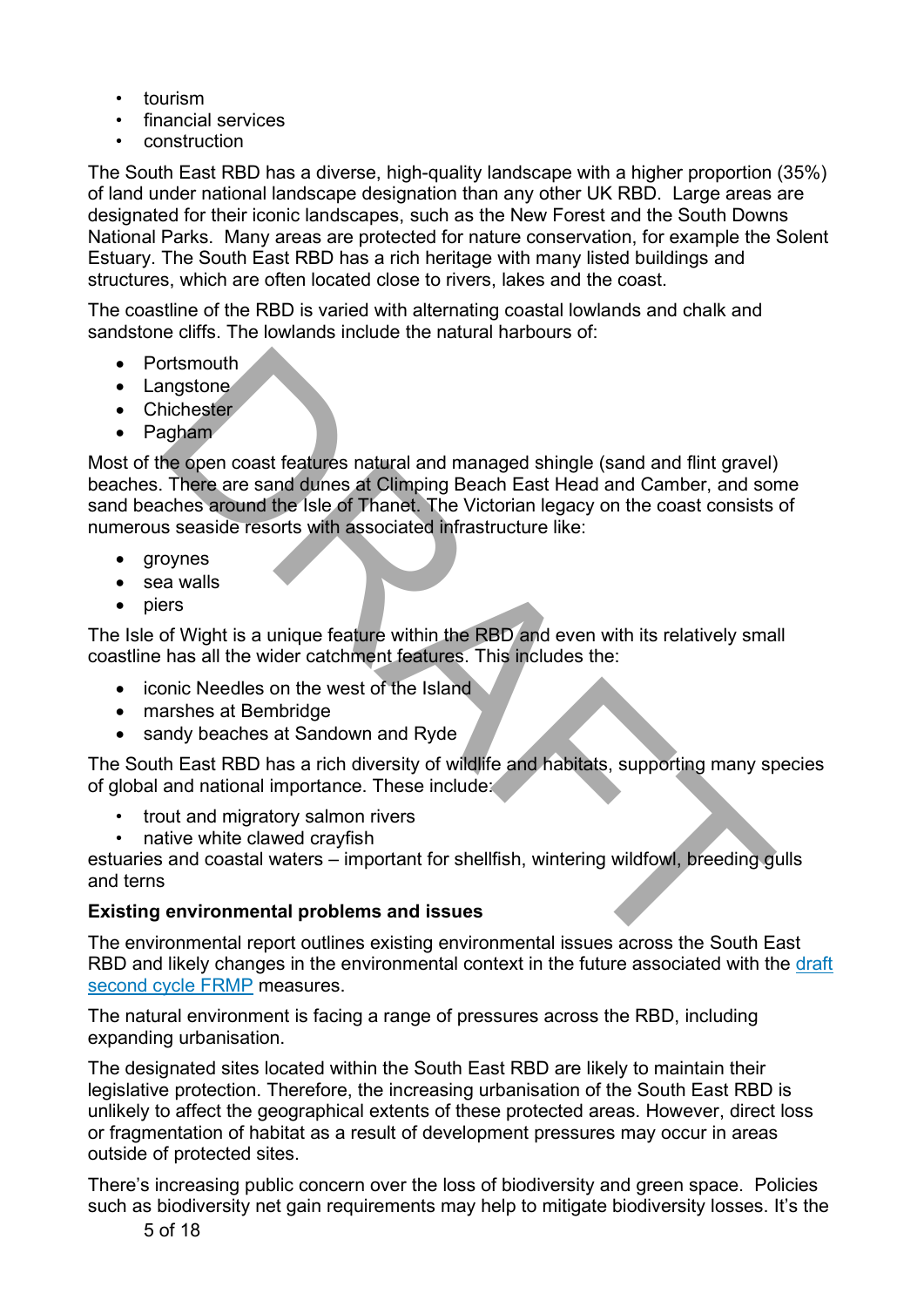Environment Agency's longer-term objective that all projects (reflected in the FRMP as measures) will deliver environmental net gain.

There are considerable pressures on water quality and water resources. These include:

- population growth
- land use and land management practices
- diffuse pollution in urban and rural areas

As a result of climate change, it's expected that summer river flows and groundwater levels may decrease, which will affect water availability for abstraction and drinking water, as well as for the ecological communities that depend on them.

In urbanised areas across the South East RBD, an increase in the frequency and severity of flood events will impact infrastructure, businesses and homes in vulnerable locations. Continued trends in higher rates of surface water runoff will increase the risk of local flooding and coastal erosion.

The maintenance of river channels and existing flood defence assets may have to change to adapt to the increased frequency of flooding and extreme storm events.

As a result of climate change, some heritage assets may be subject to an increased vulnerability to flooding. In addition to the damaging effects of flooding on the fabric of historic buildings, the increased frequency of flooding could affect the viability of keeping a historic building in active use with implications for its future maintenance and condition. ivents will impact infrastructure, businesses and homes in vulnerable location<br>of trends in higher rates of surface water runoff will increase the risk of local<br>and coastal erosion.<br>tenance of river channels and existing f

Some important landscapes, particularly along the coast, may be subject to an increased vulnerability to flooding due to the predicted increase in extreme storm events. Over the long term, this may affect landscape character in some areas.

# **Relevant plans, programmes, policies and objectives**

A review of relevant plans, programmes and policies at a national and local level is provided in the environmental report. The main themes that have been identified as interacting with the draft second cycle FRMP include:

- taking a strategic approach to managing and reducing flood risk
- adapting to a changing climate
- working in partnership to help communities prepare and recover from floods
- expanding the use of natural flood management solutions
- putting in place more sustainable drainage systems
- making 'at-risk' properties more resilient to flooding
- achieving environmental net gain as part of strategic development proposals
- enabling communities to be resilient to future flood and coastal risks
- aligning planning of flooding and coastal change and sustainable water management
- investment decisions for flood risk management

# **Strategic Environmental Assessment**

This environmental report provides a description of the SEA process that was undertaken to fulfil the legal requirements of the ['Environmental Assessment of Plans and](https://www.legislation.gov.uk/uksi/2004/1633/part/1/made/data.htm?wrap=true)  [Programmes Regulations \(England\) \(SI 2004 1633\)'](https://www.legislation.gov.uk/uksi/2004/1633/part/1/made/data.htm?wrap=true). SEA enables us to develop plans that will lead to better environmental protection and more sustainable environmental outcomes.

This environmental report sets out the assessment of the likely significant environmental effects of implementing the measures in the [draft second cycle FRMP.](https://eur03.safelinks.protection.outlook.com/?url=https%3A%2F%2Fconsult.environment-agency.gov.uk%2Ffcrm%2Fdraft-second-cycle-flood-risk-management-plans&data=04%7C01%7CStephanie.Baldwin%40environment-agency.gov.uk%7Cc83b91996c1f4023fe1408d98e63162b%7C770a245002274c6290c74e38537f1102%7C0%7C0%7C637697378488303922%7CUnknown%7CTWFpbGZsb3d8eyJWIjoiMC4wLjAwMDAiLCJQIjoiV2luMzIiLCJBTiI6Ik1haWwiLCJXVCI6Mn0%3D%7C1000&sdata=BHhUquDK2oXgHs3ehkFH9KhS5GjkmoKw%2F3q58I1wPTI%3D&reserved=0) To ensure that the SEA focused on the likely significant effects of the draft second cycle FRMP, a scoping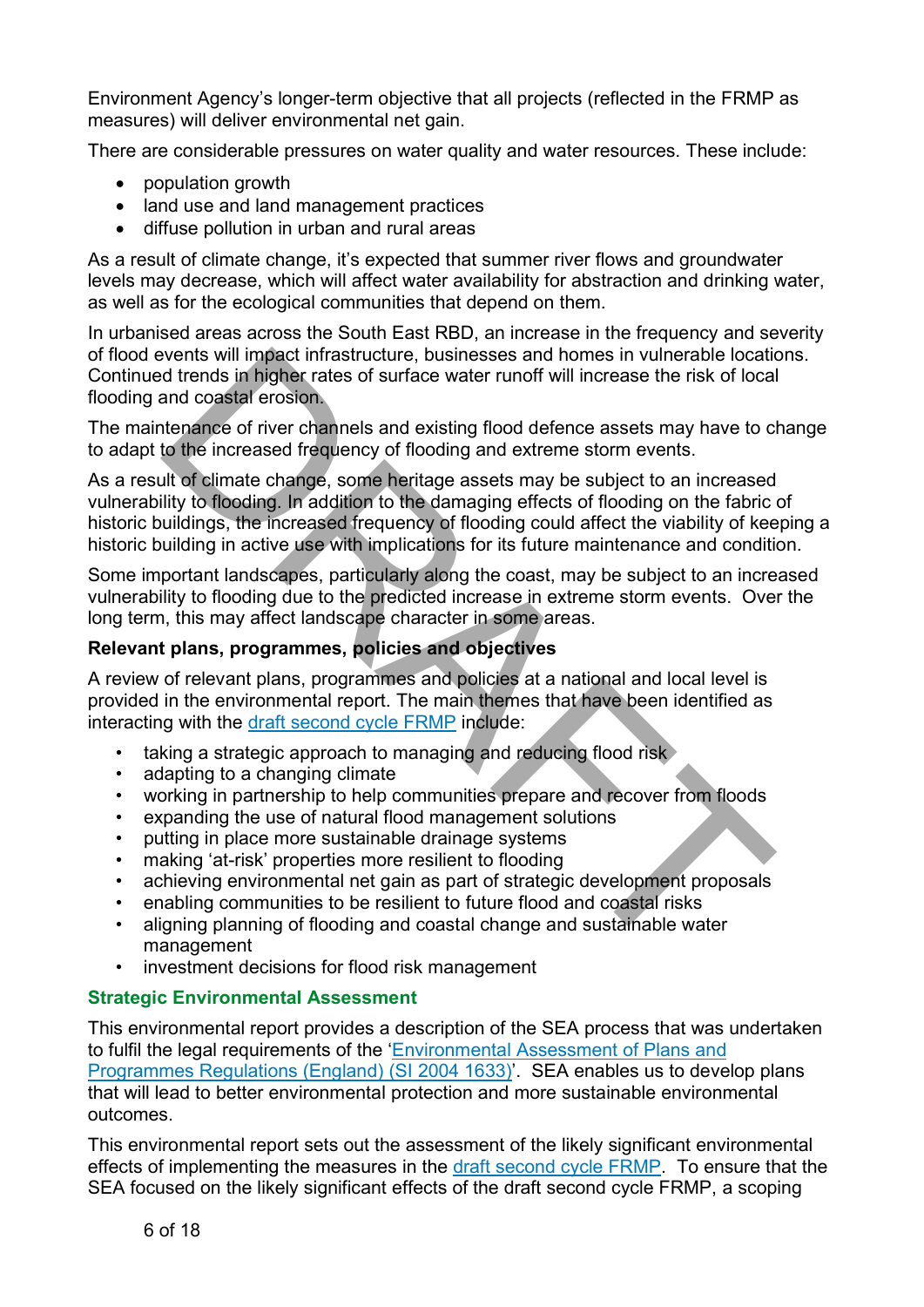phase was undertaken at an early stage. This concluded that significant effects on air quality were unlikely and therefore this topic was 'scoped out.' The potential for the draft second cycle FRMP to have significant effects on other environmental topics was identified. These included:

- **biodiversity**
- population and human health
- soil
- water
- climatic factors
- material assets
- cultural heritage
- landscape

These environmental topics were assessed through the SEA process using a set of assessment criteria.

Reasonable alternatives to the plan that have been considered are outlined. The environmental report considered other policy and legislation that should be considered. It also identified environmental issues and trends that provide a context for the draft second cycle FRMP.

Where negative effects were predicted, the environmental report identifies mitigation actions to avoid or reduce these negative effects of the draft second cycle FRMP. Where opportunities to increase the positive effects were identified, these are recorded in the environmental report. The report also sets out proposals for monitoring the significant environmental effects of the implementation of the FRMP.

The environmental report and the SEA process aim to be proportionate to the context of the draft second cycle FRMP and avoiding duplication of other assessments that may be required in taking forward measures. For example, specific environmental assessments of individual measures at the strategy or project level will be carried out separately. This is to ensure that environmental implications are considered through future 'decision making' processes. more and topics were assessed through the SEA process using a set of<br>wind commental topics were assessed through the SEA process using a set of<br>entrained and the plane that have been considered are outlined. The<br>entrained

# **Assessment of alternatives**

As part of the SEA, consideration was given to possible alternatives to the draft strategy. This included looking at a 'do nothing' alternative that assumed no action is taken to revise the first cycle FRMPs. This alternative was rejected because the '**[Flood Risk Regulations](https://www.legislation.gov.uk/uksi/2009/3042/contents)  [2009](https://www.legislation.gov.uk/uksi/2009/3042/contents)**' (FRRs) require the FRMPs to be reviewed and revised every 6 years.

The assessment of alternatives also considered options for developing the FRMPs. In preparing the first cycle FRMPs, a 3 month consultation on how the plans should be developed was undertaken. The consultation presented three strategic options relating to the development of the FRMPs. As a result of the consultation, it was agreed that a consolidated plan would be developed in partnership with LLFAs and other RMAs. The FRRs require the second cycle FRMPs to review, update and build on the first cycle plans. Therefore, the same strategic approach has been taken to developing the second cycle FRMPs.

The proposed measures for the draft FRMP for the South East RBD aim to build on first cycle FRMPs by setting out future flood risk management needs. At the RBD scale, preliminary actions for the future investigation and development of business case appraisals and options are set. As part of this, future planning processes and supporting environmental assessments will focus on alternatives at the specific programme and project levels.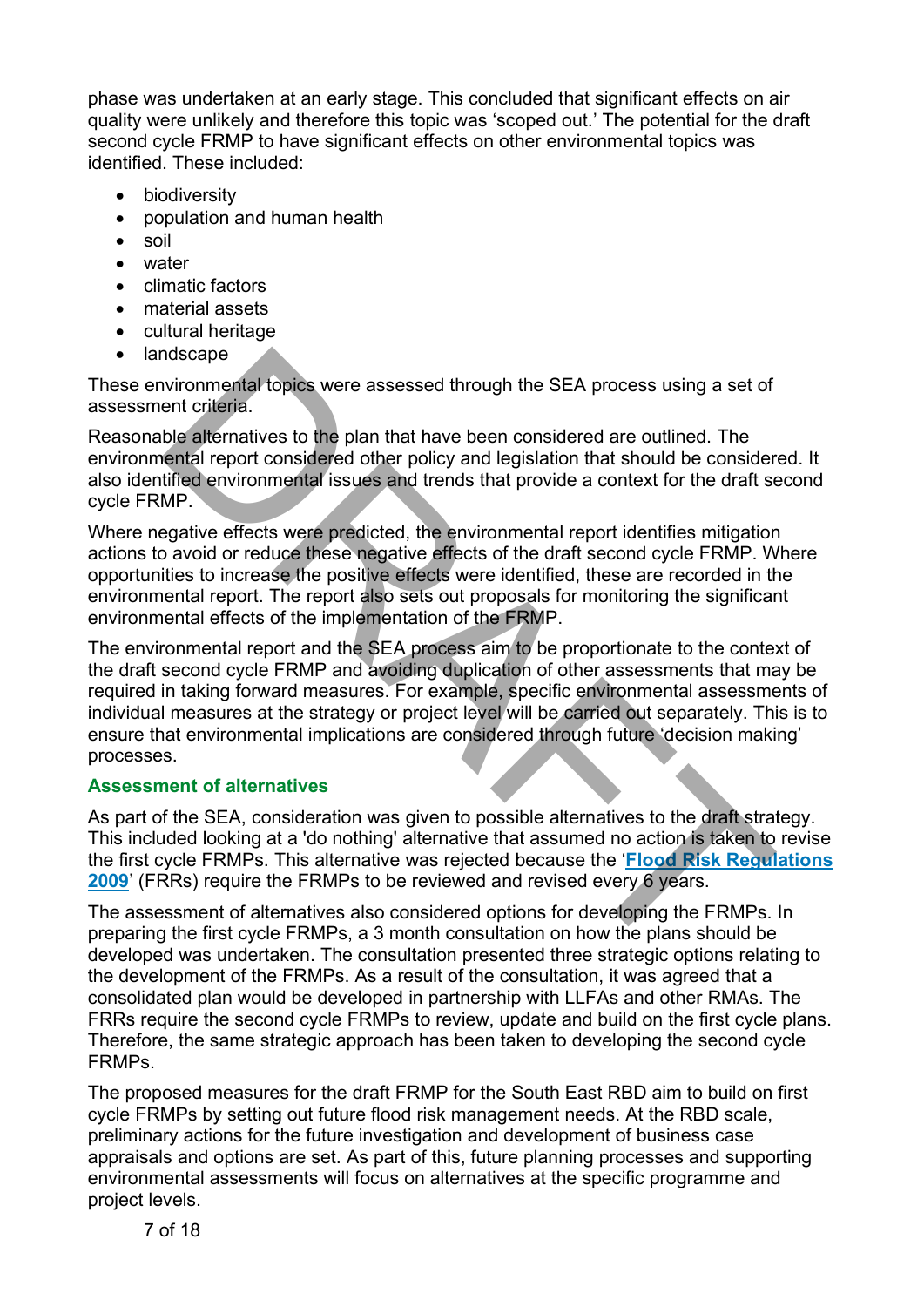#### **Summary of significant environmental effects, mitigation actions and enhancement opportunities**

The following is a summary of the significant environmental effects of the draft second [cycle FRMP](https://eur03.safelinks.protection.outlook.com/?url=https%3A%2F%2Fconsult.environment-agency.gov.uk%2Ffcrm%2Fdraft-second-cycle-flood-risk-management-plans&data=04%7C01%7CStephanie.Baldwin%40environment-agency.gov.uk%7Cc83b91996c1f4023fe1408d98e63162b%7C770a245002274c6290c74e38537f1102%7C0%7C0%7C637697378488303922%7CUnknown%7CTWFpbGZsb3d8eyJWIjoiMC4wLjAwMDAiLCJQIjoiV2luMzIiLCJBTiI6Ik1haWwiLCJXVCI6Mn0%3D%7C1000&sdata=BHhUquDK2oXgHs3ehkFH9KhS5GjkmoKw%2F3q58I1wPTI%3D&reserved=0) and its measures as identified by the SEA. Where identified as required, specific mitigation to avoid or reduce potential negative effects are outlined, along with enhancement opportunities to realise greater environmental benefits.

#### **Biodiversity, including flora and fauna**

The individual protection measures that were screened into the detailed assessment are assessed as being of neutral effect for biodiversity. These include:

- beach management in the Hythe Ranges
- replacement of a culvert and dredging in the Royal Military Canal in the Hythe FRA
- works to manage coastal flood and erosion risk in the Eastbourne and Pevensey Bay FRA

Measures were screened out of the detailed assessment for the SEA where the is insufficient information on the location, scale and design of the measures, and/or the measures involve a first planning stage of studies and investigations. If these measures were to progress to implementation, there is the potential for negative effects on biodiversity as a result of new permanent flood infrastructure or other assets, which without mitigation could have adverse effects on protected species and habitats. These potential effects are currently uncertain and will depend on the ecological sensitivities of the local area likely to be affected. It's assumed that potential effects on biodiversity will be assessed at the project level through environmental assessments to inform mitigation requirements. Therefore, it is anticipated that any potential for negative effects on biodiversity at the local level will be addressed through this process and that effective mitigation measures will be identified. placement of a culvert and dredging in the Royal Military Canal in the Hytherts to manage coastal flood and erosion risk in the Eastbourne and Peven<br>ay FRA<br>sy FRA<br>sy FRA<br>sy FRA<br>sy FRA<br>sy FRA<br>sy FRA<br>sy FRA<br>sy FRA<br>sy FRA<br>sy

For any measures in the draft second cycle FRMP that would result in the loss of habitat, there will be a requirement to achieve biodiversity net gain. At the delivery stage of individual programmes or projects, a biodiversity net gain assessment will be carried out that will identify requirements for habitat retention, enhancement and creation.

#### **Population and human health**

The assessment of the draft second cycle FRMP indicates that the plan has the potential for significant positive effect on population and human health by reducing flood risk to:

- communities
- businesses
- key utility and infrastructure providers

Preparedness measures involving the following types of work will have a direct benefit on human health and wellbeing:

- expansion of flood warning services
- updating forecasting models to increase understanding of the risk of flooding to communities
- raising awareness of flood risk to communities and increasing preparedness

It's anticipated that by reducing the flood risk and impact of flooding to communities, the measures included in the draft second cycle FRMP will contribute to alleviating the anxiety and stress of experiencing and/or being at risk of flooding.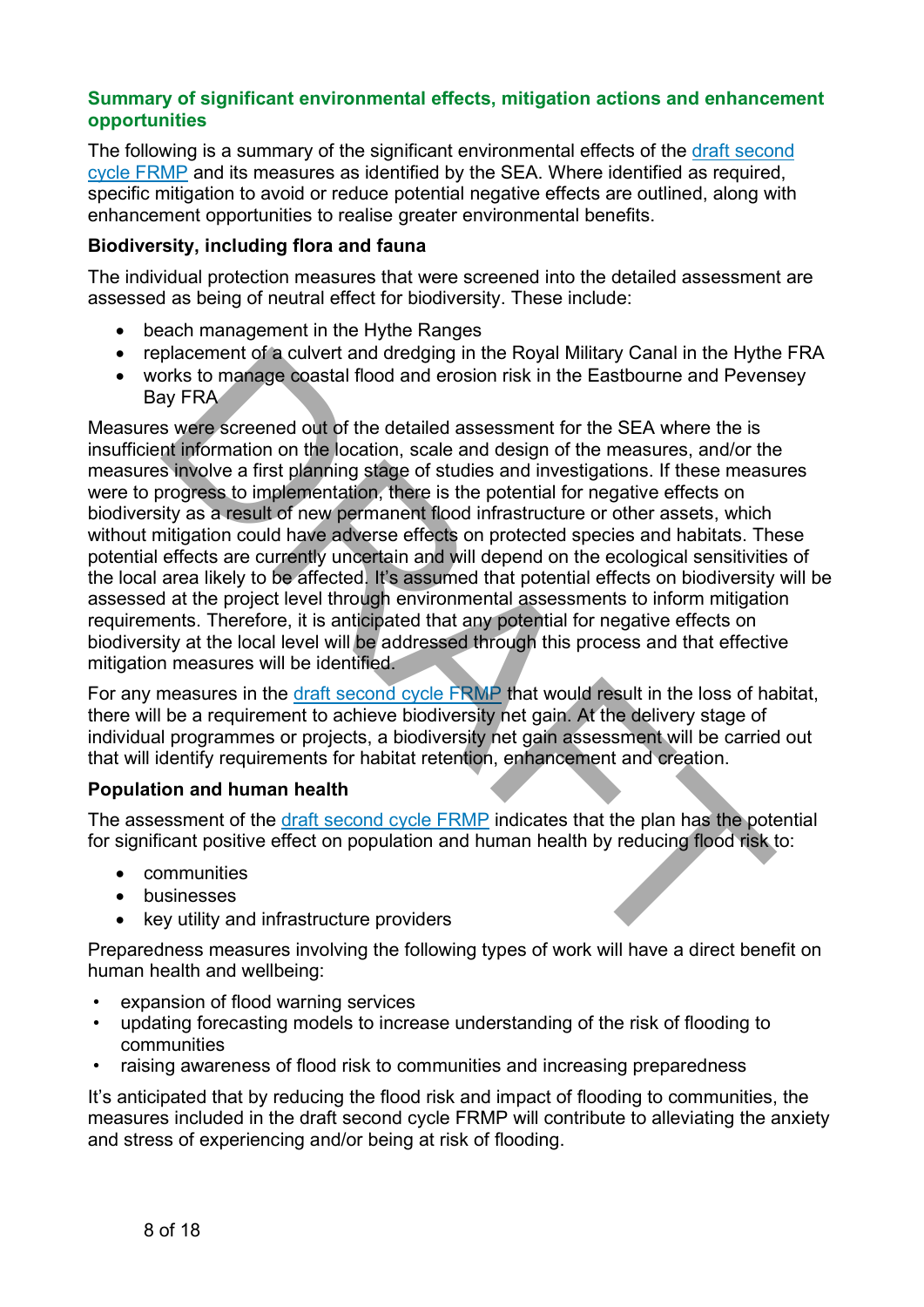# **Soil**

The assessment of the [draft second cycle](https://eur03.safelinks.protection.outlook.com/?url=https%3A%2F%2Fconsult.environment-agency.gov.uk%2Ffcrm%2Fdraft-second-cycle-flood-risk-management-plans&data=04%7C01%7CStephanie.Baldwin%40environment-agency.gov.uk%7Cc83b91996c1f4023fe1408d98e63162b%7C770a245002274c6290c74e38537f1102%7C0%7C0%7C637697378488303922%7CUnknown%7CTWFpbGZsb3d8eyJWIjoiMC4wLjAwMDAiLCJQIjoiV2luMzIiLCJBTiI6Ik1haWwiLCJXVCI6Mn0%3D%7C1000&sdata=BHhUquDK2oXgHs3ehkFH9KhS5GjkmoKw%2F3q58I1wPTI%3D&reserved=0) FRMP has identified that the plan is likely to have a neutral effect on:

- soils
- agriculture
- the sustainable use of resources

Measures involving natural flood management interventions can help to reduce surface runoff and soil erosion.

It's identified that most measures in the draft second cycle FRMP have the potential for a neutral effect on soils as the measures do not involve physical 'on the ground' activities. These measures fall under the types of work of prevention, preparedness and recovery and review.

Where protection measures are proposing the use of sustainable drainage systems (SuDS) or natural flood management, these approaches can provide opportunities for the protection of soils.

# **Water**

Measures involving the following types of work will have a direct benefit on the water environment by improving the condition of waterbodies:

- delivery of projects which work with natural process including natural flood management interventions
- the use of SuDS within flood risk capital programmes

The use of natural processes can help to reduce surface water runoff and soil erosion. This can benefit water quality by reducing diffuse pollution and the sedimentation of watercourses.

Most of the measures in the draft second cycle FRMP were screened out of the detailed assessment for the SEA. This was based on the measures having insufficient information on the location, scale and design. These measures also do not involve physical on the ground works and/or involve a first planning stage of studies and investigations or preparing strategies. These protection measures were assigned a neutral effect on the water environment. www.<br>Exerces fall under the types of work of prevention, preparedness and recov<br>ordection measures are proposing the use of sustainable drainage systems<br>ordection measures are proposing the use of sustainable drainage syst

If these protection measures were to progress to implementation there is the potential for negative effects on the water environment as a result of new permanent flood infrastructure. Direct impacts can include affecting the natural functioning of rivers and separation from its floodplain and obstructing the passage of fish and mammals. These effects are currently uncertain and will depend on the local area and the sensitivity of the waterbodies likely to be affected. It's therefore advised that potential effects on the water environment be assessed at the project level and inform mitigation requirements.

Protection measures may also require assessment to assure compliance with Water Framework Directive (WFD) legislation at a waterbody scale. In addition, design features such as maintaining passage for protected fish species and eels should be identified.

The measures screened into the detailed assessment of the draft second cycle FRMP have been assessed as being likely to have a neutral to positive effect on the water environment.

# **Climatic factors**

The assessment of the [draft second cycle FRMP](https://eur03.safelinks.protection.outlook.com/?url=https%3A%2F%2Fconsult.environment-agency.gov.uk%2Ffcrm%2Fdraft-second-cycle-flood-risk-management-plans&data=04%7C01%7CStephanie.Baldwin%40environment-agency.gov.uk%7Cc83b91996c1f4023fe1408d98e63162b%7C770a245002274c6290c74e38537f1102%7C0%7C0%7C637697378488303922%7CUnknown%7CTWFpbGZsb3d8eyJWIjoiMC4wLjAwMDAiLCJQIjoiV2luMzIiLCJBTiI6Ik1haWwiLCJXVCI6Mn0%3D%7C1000&sdata=BHhUquDK2oXgHs3ehkFH9KhS5GjkmoKw%2F3q58I1wPTI%3D&reserved=0) has identified that the plan is likely to have a neutral effect on climatic factors.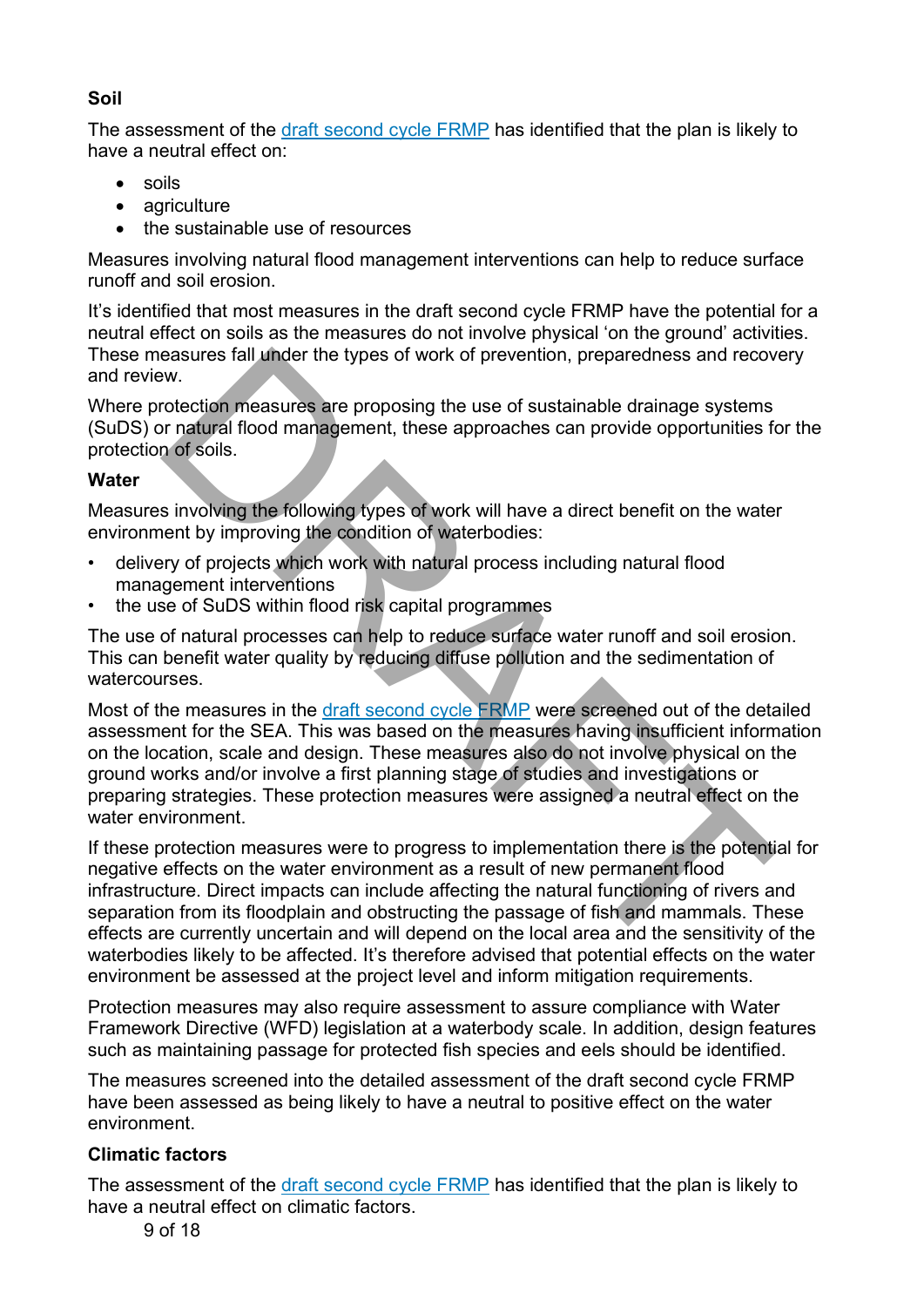Protection measures that are likely to involve physical 'on the ground' activities must consider how those projects can contribute to supporting adaptation to climate change. Most of the protection measures in the [draft second cycle FRMP](https://eur03.safelinks.protection.outlook.com/?url=https%3A%2F%2Fconsult.environment-agency.gov.uk%2Ffcrm%2Fdraft-second-cycle-flood-risk-management-plans&data=04%7C01%7CStephanie.Baldwin%40environment-agency.gov.uk%7Cc83b91996c1f4023fe1408d98e63162b%7C770a245002274c6290c74e38537f1102%7C0%7C0%7C637697378488303922%7CUnknown%7CTWFpbGZsb3d8eyJWIjoiMC4wLjAwMDAiLCJQIjoiV2luMzIiLCJBTiI6Ik1haWwiLCJXVCI6Mn0%3D%7C1000&sdata=BHhUquDK2oXgHs3ehkFH9KhS5GjkmoKw%2F3q58I1wPTI%3D&reserved=0) were screened out of the detailed assessment for the SEA. This was based on insufficient information on the location, scale and design of the measures, and/or involve a first planning stage of studies and investigations or preparing strategies. As such, these protection measures were assigned a neutral effect on climatic factors.

Where these protection measures progress to implementation, there is the potential for negative effects on climate change adaption. This is a result of building new flood infrastructure or improvements to existing infrastructure. This is due to the embodied carbon within engineered solutions and emissions generated during construction activities. These local effects are currently uncertain. It's therefore advised that potential effects on climatic factors be assessed at the project level through environmental assessments.

Also considered in the context of the SEA is the Environment Agency's commitment to reach net zero by 2030 through cutting our carbon emissions by at least 45% and to offset the rest. Implementing this commitment through our programmes and projects in the south east may be anticipated to result in a positive impact on the climate through carbon reductions. However, activities and carbon reductions would need to be monitored to confirm this outcome. backware and control entergy theorem. The successor and perception and concess the project level through environmental assessments<br>is dered in the context of the SEA is the Environment Agency's commitment<br>is zero by 2030 t

#### **Material assets**

The assessment of the draft second cycle FRMP has identified that the plan is likely to have a neutral to positive effect on material assets.

Protection measures, which can include improvements to existing infrastructure or the removal of redundant assets, would have positive effects on improving the resilience of communities and businesses to flood risk and the impact of flooding.

Preparedness measures are also likely to have a positive effect on improving the resilience of communities, businesses and key infrastructure. Types of work with a direct benefit are described above under the topic of population and human health.

#### **Cultural heritage**

The assessment of the draft second cycle FRMP has identified that the plan is likely to have a neutral to positive effect on the historic environment.

Protection measures that involve physical 'on the ground' activities have the potential for direct environmental effects on archaeological and heritage assets. However, once implemented, protection measures can have positive effects on the conservation of historic sites through reduced flood risk and the associated consequences of flooding.

Most of the protection measures in the draft second cycle FRMP were screened out of the detailed assessment for the SEA. This was on the basis of insufficient information on the location, scale and design of the measures, and/or involve a first planning stage of studies and investigations or preparing strategies (i.e. do not involve physical on the ground activities). If these protection measures progress to implementation, there is the potential for negative effects on the historic environment as a result of building new flood infrastructure or improvements to existing infrastructure.

Negative effects can arise from impacts on the setting and character of historic places, damage to the fabric of an item or through ground disturbance with potential implications on unrecorded archaeological remains. These effects are currently unknown and will depend on the heritage sensitivities of the local area likely to be affected. It's advised that potential effects on the historic environment can be assessed at the project level. This is through cultural heritage assessments and liaison with Historic England and local authority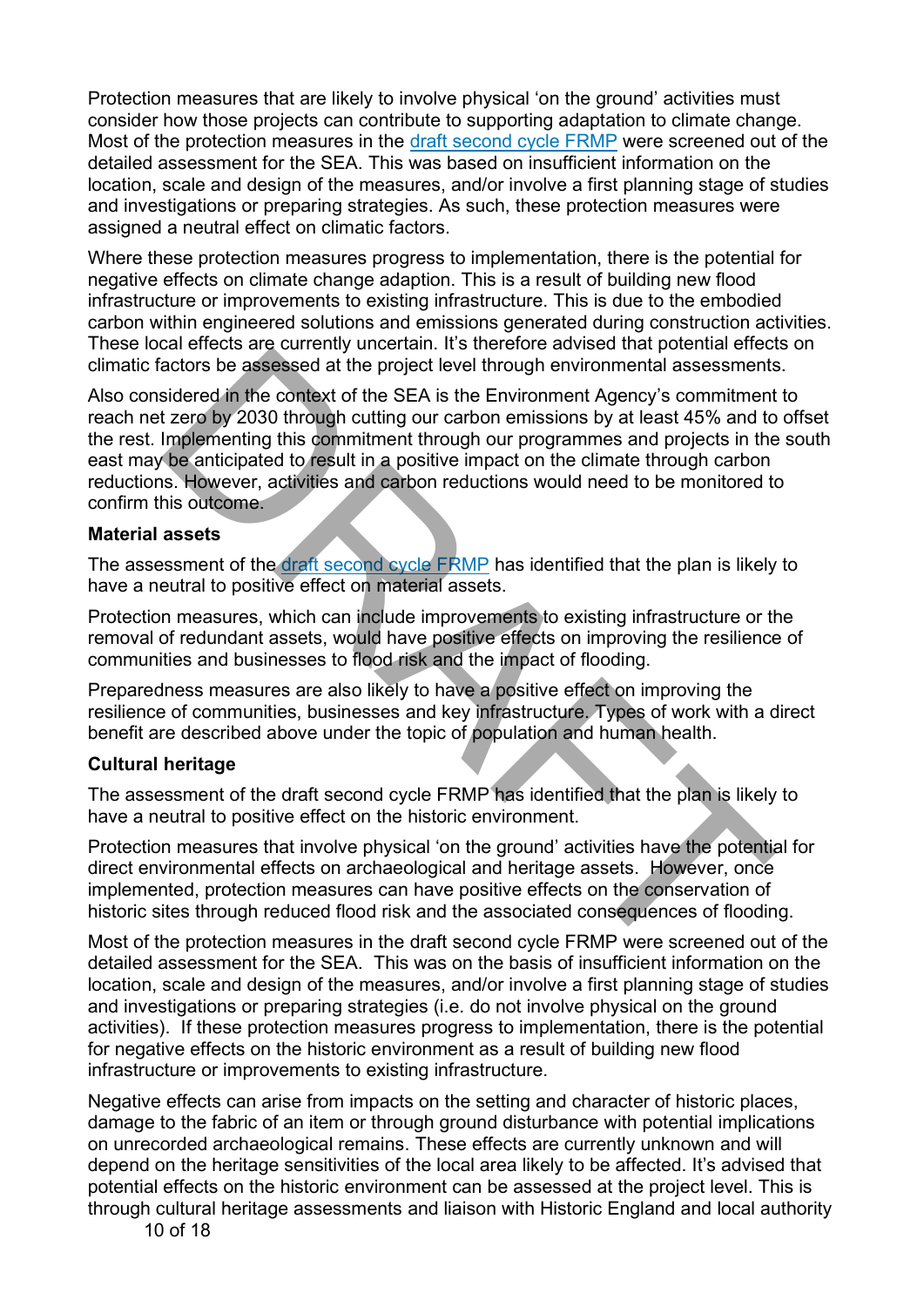archaeologists. A heritage baseline should be established for each project to understand the historic significance of areas to be impacted and to inform mitigation requirements at a project delivery level.

Protection and prevention measures have the potential for positive effects on the historic environment for all FRAs. This is because improved flood protection across the RBD, which will serve to protect heritage assets.

#### **Landscape**

The assessment of the [draft second cycle FRMP](https://eur03.safelinks.protection.outlook.com/?url=https%3A%2F%2Fconsult.environment-agency.gov.uk%2Ffcrm%2Fdraft-second-cycle-flood-risk-management-plans&data=04%7C01%7CStephanie.Baldwin%40environment-agency.gov.uk%7Cc83b91996c1f4023fe1408d98e63162b%7C770a245002274c6290c74e38537f1102%7C0%7C0%7C637697378488303922%7CUnknown%7CTWFpbGZsb3d8eyJWIjoiMC4wLjAwMDAiLCJQIjoiV2luMzIiLCJBTiI6Ik1haWwiLCJXVCI6Mn0%3D%7C1000&sdata=BHhUquDK2oXgHs3ehkFH9KhS5GjkmoKw%2F3q58I1wPTI%3D&reserved=0) has identified that the plan is likely to have a neutral to positive effect on the landscape resources of the FRAs.

Flood risk management projects have the potential to negatively and positively affect landscape character. They can help to protect existing landscapes from the effects of flooding and coastal change. The installation of new or improved infrastructure can result in the loss of landscape features that contribute to the character of a place and its use by people. With appropriate design and mitigation, potential negative effects can be significantly reduced at the local level.

Measures can offer opportunities to enhance the quality of landscapes by improving or extending green infrastructure networks or enhancing the public realm. Solutions that work with natural processes can enhance landscape character for people and nature.

None of the measures reviewed in the detailed assessment were assessed as having the potential to lead to significant effects in terms of landscape.

Biodiversity and heritage have particularly strong links with landscape as these topics help form the places which people identify with. Effects on these topics are likely to have a strong influence on the landscape aspect.

# **Interrelationship between the above factors**

The assessment identified several inter-relationships between the environmental topics. An example of this is the positive effects of the draft second cycle FRMP from measures that work with natural processes. This is reflected in positive inter-relationships between topics on biodiversity and water environment (supporting WFD objectives).

Measures that involve expanding the use of SuDS can contribute to enhancing the character of urban landscapes, as well as improving water quality. Such measures demonstrate the positive link between biodiversity and human health and wellbeing that can be achieved through increased interaction with the natural environment and green space. e character, hey can help to protect existing landscapes from the effects of which and coastal change. The installation of new or improved infrastructure can net and the character of a place and its used to fandscape featu

# **The significant environmental effects of National Level Measures**

On balance, the national level measures in the draft second cycle FRMP are assessed as having significant positive effects on population and human health. This includes potential effects on biodiversity that have been assessed as potentially negative and all other environmental issues that have been assessed as neutral.

The national level assessment recognises the potential for individual national measures to have positive and/or negative environmental effects as described in the sections above. The actual environmental effects will depend on the nature and extent of the actions that arise from the national measures and local environmental conditions.

Given the widely acknowledged global climate and nature emergencies, environmental issues are increasingly important in a strategic context. It's therefore important that national measures are actively implemented in a way that gives due consideration to their environmental consequences.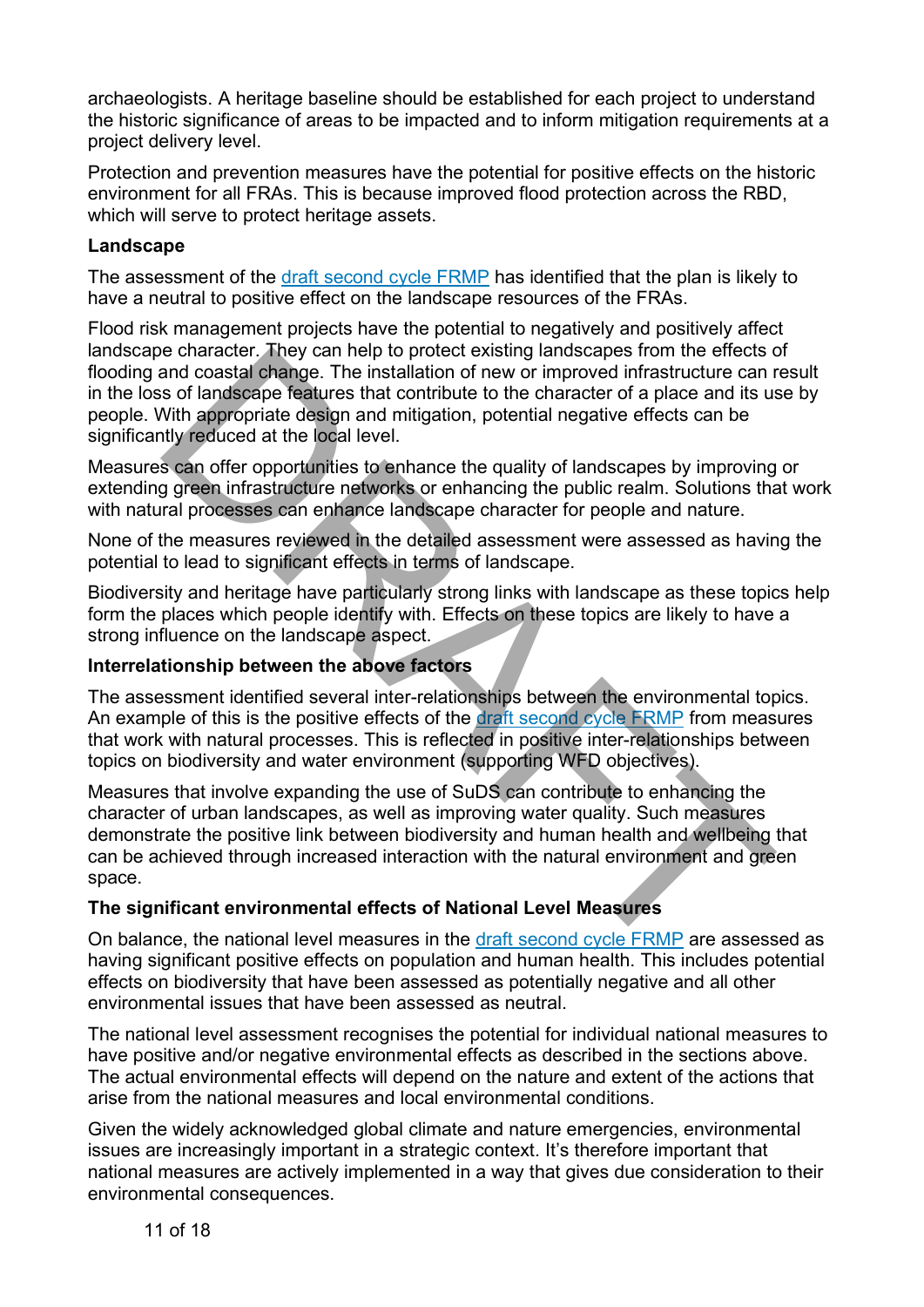The Environment Agency's well-established approach to assessing and managing environmental risk and opportunity at a programme and project level will play an important role in minimising negative effects and maximising positive effects from these actions as they are implemented. It's anticipated that LLFAs will have similar controls in place. It's expected that the balance of negative and positive effects associated with national level measures will tend more strongly towards positive over the duration of the FRMP. This is as the Environment Agency and LLFAs progress towards net zero carbon, environmental net gain targets and as nature-based solutions are embedded in standard practice.

# **The significant environmental effects of collections of measures in key locations**

An overview of the significant environmental effects of the measures proposed in the key locations of FRAs is presented in the environmental report. Where relevant, key mitigation actions and enhancement opportunities are also outlined.

The assessment identified that the environmental effects were similar across all FRAs. The measures proposed in the FRAs assessed for the draft second cycle FRMP are likely to result in environmental effects that are predominantly positive or neutral.

# **The significant environmental effects of different types of measures**

Protection measures represent around half of all the measures included in the draft second cycle FRMP for the South East RBD. Prevention and preparedness measures each represent around a quarter of the remaining measures.

The assessment concluded that prevention and preparedness measures, along with the single recovery and review measure, are unlikely to result in significant negative environmental effects. This is because they do not involve physical 'on the ground' activities. and enhancement opportunities are also outlined.<br>
Sures sment identified that the environmental effects were similar across all FR<br>
sures proposed in the FRAs assessed for the draft second cycle FRMP are<br>
in environmental

Potential positive effects were identified for the following types of prevention measures:

- development of flood risk policy and strategy
- undertaking hydraulic modelling studies and surveys
- exploring opportunities to work with natural processes
- exploring opportunities to increase the flood resilience of heritage assets

Protection measures with the potential for significant positive or positive effects include the following types of work:

- delivery of natural flood management interventions
- wider use of SuDS
- maintenance of existing flood infrastructure
- property flood resilience measures

The assessment identified the delivery of flood risk management schemes and water management infrastructure could result in both positive and negative environmental effects. These environmental effects are currently unknown due to insufficient information on the location, scale and design of the measures. Similarly, the environmental effects of future maintenance activities as informed by flood risk and asset management strategies are currently unknown.

Positive effects were identified for preparedness measures such as expanding flood warning services and raising awareness of how to respond to flood alerts.

Recovery and review measures with the potential for positive effects include the following types of work:

- incorporation of lessons learnt in relevant plans and procedures
- review and develop flood recovery information and advice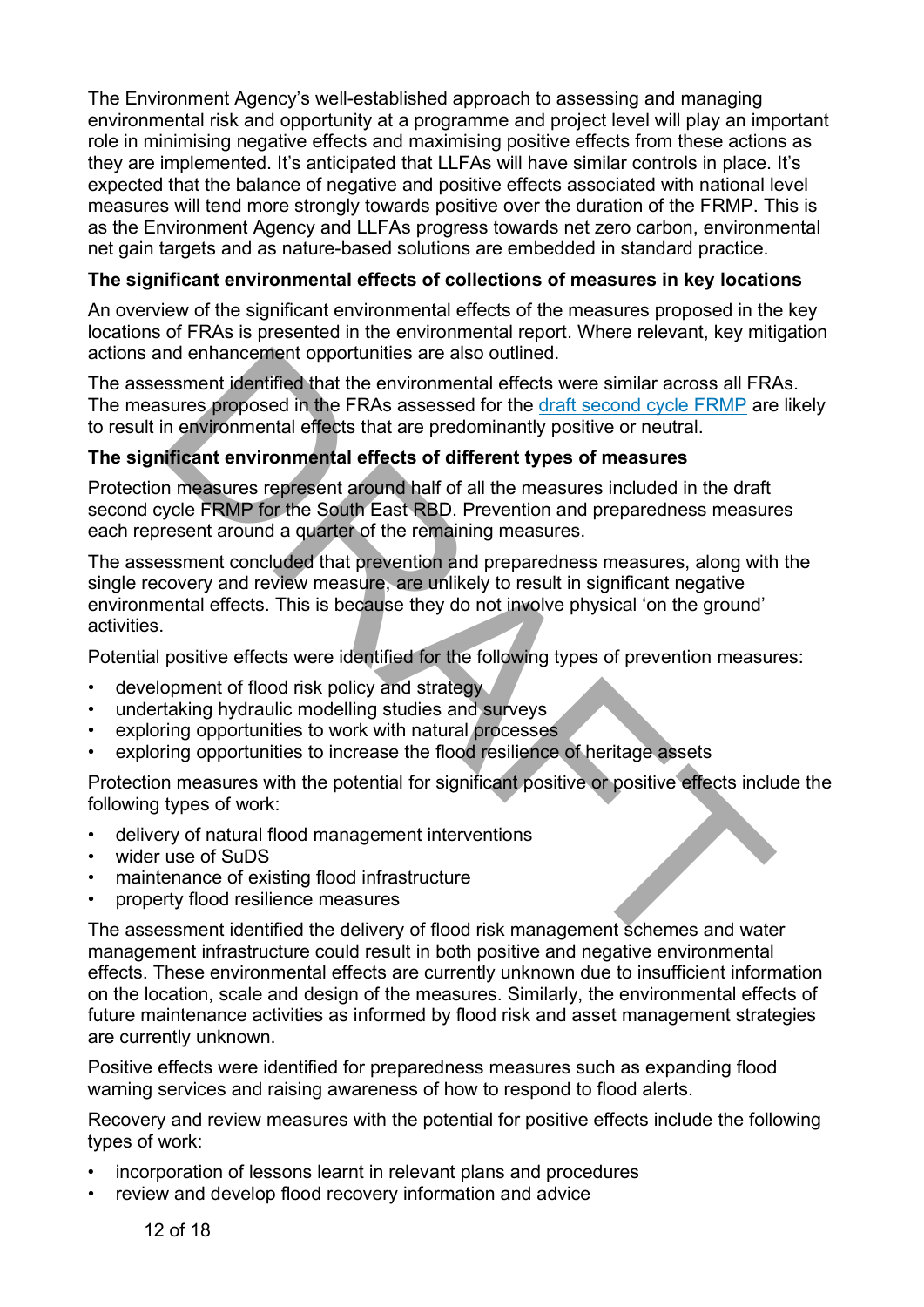• partnership working to enable a more strategic approach to improving flood resilience and recovery

# **The significant environmental effects of the draft plan overall**

Overall, the South East [draft second cycle FRMP](https://eur03.safelinks.protection.outlook.com/?url=https%3A%2F%2Fconsult.environment-agency.gov.uk%2Ffcrm%2Fdraft-second-cycle-flood-risk-management-plans&data=04%7C01%7CStephanie.Baldwin%40environment-agency.gov.uk%7Cc83b91996c1f4023fe1408d98e63162b%7C770a245002274c6290c74e38537f1102%7C0%7C0%7C637697378488303922%7CUnknown%7CTWFpbGZsb3d8eyJWIjoiMC4wLjAwMDAiLCJQIjoiV2luMzIiLCJBTiI6Ik1haWwiLCJXVCI6Mn0%3D%7C1000&sdata=BHhUquDK2oXgHs3ehkFH9KhS5GjkmoKw%2F3q58I1wPTI%3D&reserved=0) is anticipated to have a significant positive effect on population and human health and inter-relationships. These positive effects are principally associated with measures to improve flood and coastal erosion risk protection. Local positive effects would result from improved flows and management to address erosion, including along the coastline. Local positive effects may also arise as a result of the reduced risk of flooding of heritage assets, opportunities for habitat creation and through enhancements to the character of local landscapes or townscapes.

| Table 1: a table setting out the conclusion of the assessment for each environmental to |                                                                                                 |                                 |
|-----------------------------------------------------------------------------------------|-------------------------------------------------------------------------------------------------|---------------------------------|
| <b>Topic</b>                                                                            | <b>SEA</b> question                                                                             | <b>Conclusion of assessment</b> |
| Biodiversity, including flora<br>and fauna                                              | Does the plan protect and<br>recover nature?                                                    | <b>Neutral</b>                  |
| <b>Population and human</b><br>health                                                   | Does the plan improve<br>health, wellbeing and<br>equality?                                     | <b>Positive</b>                 |
| Soil                                                                                    | Does the plan improve<br>and sustain resources?                                                 | <b>Neutral</b>                  |
| <b>Water</b>                                                                            | Does the plan protect and<br>improve the water<br>environment?                                  | <b>Neutral - Positive</b>       |
| <b>Climatic factors</b>                                                                 | Does the plan help to<br>mitigate and adapt to<br>climate change?                               | <b>Neutral</b>                  |
| <b>Material assets</b>                                                                  | Does the plan support<br>communities and a<br>prosperous economy?                               | <b>Neutral - Positive</b>       |
| Cultural heritage                                                                       | Does the plan conserve<br>and enhance the historic<br>environment?                              | <b>Neutral - Positive</b>       |
| Landscape                                                                               | Does the plan conserve<br>and enhance landscape<br>and seascape character?                      | <b>Neutral - Positive</b>       |
| Inter-relationships                                                                     | Does the plan have<br>implications for the<br>relationship between the<br>environmental topics? | Positive                        |

# **Table 1: a table setting out the conclusion of the assessment for each environmental topic**

The first column identifies the environmental topic, and the second column outlines the Strategic Environmental Assessment question. The third column describes the conclusion of the assessment per environmental topic.

# **Mitigation actions and enhancement opportunities**

The Environment Agency has a track record of working with risk management authorities and partners to reduce flood risk while delivering a range of wider environmental and social benefits. To ensure that the positive environmental effects anticipated are delivered,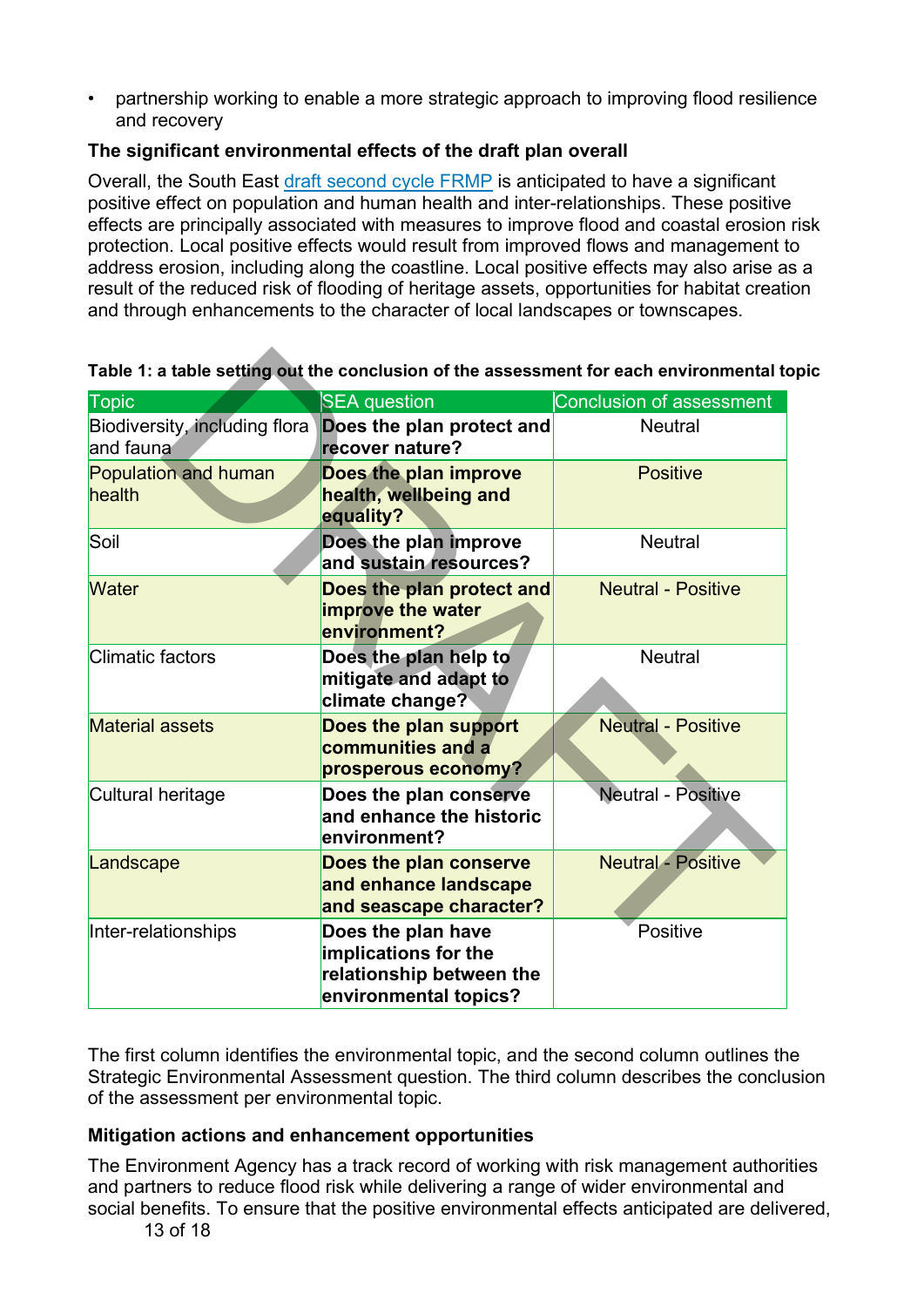the Environment Agency will continue to strengthen these relationships and partnerships. This will deliver flood risk management in a sustainable way that delivers global and local environmental, social and economic benefits.

#### **Cumulative effects of the interactions between the draft plan and other relevant policies, plans and programmes**

An assessment of the key potential cumulative effects of the interactions between the [draft](https://eur03.safelinks.protection.outlook.com/?url=https%3A%2F%2Fconsult.environment-agency.gov.uk%2Ffcrm%2Fdraft-second-cycle-flood-risk-management-plans&data=04%7C01%7CStephanie.Baldwin%40environment-agency.gov.uk%7Cc83b91996c1f4023fe1408d98e63162b%7C770a245002274c6290c74e38537f1102%7C0%7C0%7C637697378488303922%7CUnknown%7CTWFpbGZsb3d8eyJWIjoiMC4wLjAwMDAiLCJQIjoiV2luMzIiLCJBTiI6Ik1haWwiLCJXVCI6Mn0%3D%7C1000&sdata=BHhUquDK2oXgHs3ehkFH9KhS5GjkmoKw%2F3q58I1wPTI%3D&reserved=0)  [second cycle FRMP](https://eur03.safelinks.protection.outlook.com/?url=https%3A%2F%2Fconsult.environment-agency.gov.uk%2Ffcrm%2Fdraft-second-cycle-flood-risk-management-plans&data=04%7C01%7CStephanie.Baldwin%40environment-agency.gov.uk%7Cc83b91996c1f4023fe1408d98e63162b%7C770a245002274c6290c74e38537f1102%7C0%7C0%7C637697378488303922%7CUnknown%7CTWFpbGZsb3d8eyJWIjoiMC4wLjAwMDAiLCJQIjoiV2luMzIiLCJBTiI6Ik1haWwiLCJXVCI6Mn0%3D%7C1000&sdata=BHhUquDK2oXgHs3ehkFH9KhS5GjkmoKw%2F3q58I1wPTI%3D&reserved=0) and other relevant policies, plans and programmes have been undertaken for the SEA.

No conflicts were identified in relation to other relevant strategic policies, plans and programmes. It's anticipated that continued strategic planning and partnership working, with environmental assessments being conducted where required for individual policies and schemes, would mitigate any significant cumulative effects.

#### **Proposed monitoring**

The FRMP will be monitored throughout its life in order to assess whether the objectives to manage the risks from flooding are being met. At the heart of this will be the annual reporting on the progress of measures and the achievement of objectives as set out in the FRMP. These, would mitigate any significant cumulative effects.<br>
In monitoring<br>
The will be monitored throughout its life in order to assess whether the object<br>
the risks from flooding are being met. At the heart of this will be

The effects of individual measures being delivered as projects will be monitored according to environmental action and/or monitoring plans devised during project level environmental assessments.

#### **Next steps**

The [draft second cycle FRMP](https://eur03.safelinks.protection.outlook.com/?url=https%3A%2F%2Fconsult.environment-agency.gov.uk%2Ffcrm%2Fdraft-second-cycle-flood-risk-management-plans&data=04%7C01%7CStephanie.Baldwin%40environment-agency.gov.uk%7Cc83b91996c1f4023fe1408d98e63162b%7C770a245002274c6290c74e38537f1102%7C0%7C0%7C637697378488303922%7CUnknown%7CTWFpbGZsb3d8eyJWIjoiMC4wLjAwMDAiLCJQIjoiV2luMzIiLCJBTiI6Ik1haWwiLCJXVCI6Mn0%3D%7C1000&sdata=BHhUquDK2oXgHs3ehkFH9KhS5GjkmoKw%2F3q58I1wPTI%3D&reserved=0) sets out how we'll continue to develop and finalise the plan while considering responses to this consultation. As the plan evolves, we'll consider any implications this might have for effects on the environment as part of our SEA requirements.

A statement of environmental particulars will accompany the adopted flood risk management plan. The statement of environmental particulars will provide:

- a summary of how environmental considerations have been integrated into the final FRMP
- a summary of how consultation responses to the draft FRMP and environmental report have been considered
- a summary of how the final plan has changed since the draft FRMP
- what the above means in terms of changes to the environmental effects that were reported in the environmental report
- the reasons for choosing the final FRMP as adopted whilst considering reasonable alternatives
- the measures to be adopted to monitor the environmental effects of the FRMP

#### **This consultation**

#### **Who we're consulting**

We've prepared this environmental report to consult with interested parties, in particular the statutory SEA consultation bodies, on the results of the SEA process. In England the SEA consultation bodies are:

- Natural England
- Historic England
- the Environment Agency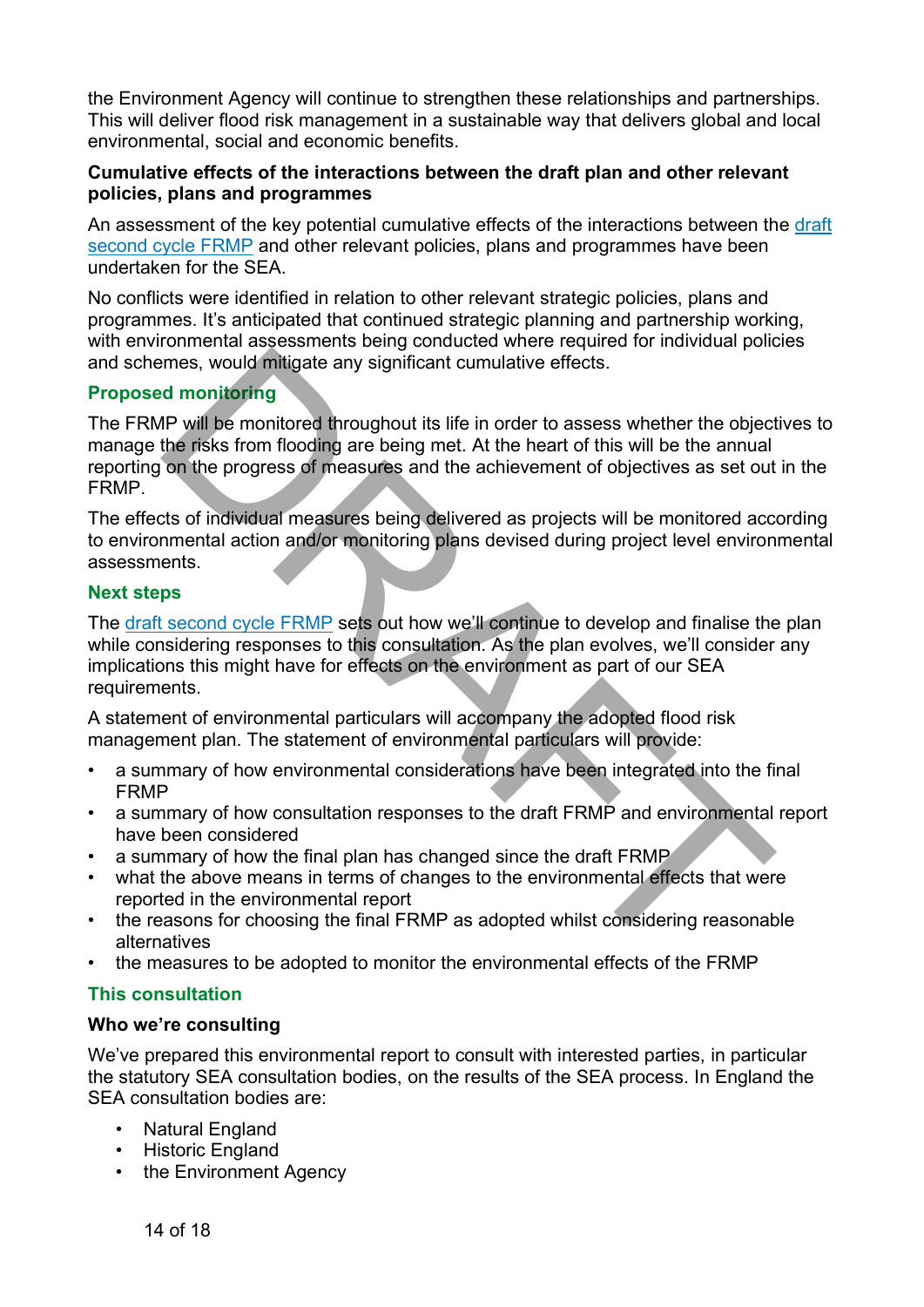#### **How we're communicating our results**

We've published this non-technical summary alongside an environmental report and the [draft second cycle FRMP](https://eur03.safelinks.protection.outlook.com/?url=https%3A%2F%2Fconsult.environment-agency.gov.uk%2Ffcrm%2Fdraft-second-cycle-flood-risk-management-plans&data=04%7C01%7CStephanie.Baldwin%40environment-agency.gov.uk%7Cc83b91996c1f4023fe1408d98e63162b%7C770a245002274c6290c74e38537f1102%7C0%7C0%7C637697378488303922%7CUnknown%7CTWFpbGZsb3d8eyJWIjoiMC4wLjAwMDAiLCJQIjoiV2luMzIiLCJBTiI6Ik1haWwiLCJXVCI6Mn0%3D%7C1000&sdata=BHhUquDK2oXgHs3ehkFH9KhS5GjkmoKw%2F3q58I1wPTI%3D&reserved=0) for consultation. The environmental report sets out the results of the SEA. It:

- provides information on the current condition of the environmental topics that the draft second cycle FRMP could affect
- outlines how the plans and programmes we've reviewed could affect the draft second cycle FRMP
- provides a commentary on how we've integrated the SEA with the development of the draft second cycle FRMP and how it's influenced it
- sets out the strategic options that we've evaluated and the reasons for the selection of the proposed approach
- sets out the environmental effects of the draft second cycle FRMP
- suggests additional mitigation or management actions to improve the environmental outcomes further
- provides a description of the monitoring proposed to identify any unforeseen adverse effects

The environmental report will be available for comment with the draft second cycle FRMP.

This non-technical summary provides an accessible summary of the information included within the environmental report.

We'll use any comments and information that we receive to update the draft second cycle FRMP and reconsider our assessment of the environmental effects.

Once the plan is adopted, we'll publish a post-adoption statement (an advertisement) stating where the public can view the adopted plan and its environmental report. We'll also document an explanation of how the environment has been considered throughout the plan-making process in a statement of environmental particulars. This will include: roposed approach<br>out the environmental effects of the draft second cycle FRMP<br>sust additional mitigation or management actions to improve the environment<br>enses a description of the monitoring proposed to identify any unfor

- how environmental considerations have been integrated into the plan
- how the environmental report and consultation responses have been considered
- the reasons for choosing the plan as adopted in light of other reasonable alternatives considered by the SEA
- the measures to be taken to monitor the significant environmental effects of implementing the plan

# **How to respond**

#### **Your views**

To help with this consultation, we've set out some specific consultation questions below, which we would welcome your views on:

**1.** Do you agree with the conclusions of the environmental assessment? Yes or no.

If not, please explain why.

**2.** Are there any further significant environmental effects (positive or negative) of the draft second cycle FRMP, which you think should be considered? Yes or no.

If yes, please describe them.

**3.** Are there further mitigations for potential negative effects or opportunities to achieve positive effects that should be considered for the final second cycle FRMP? Yes or/ no.

If yes, please give details.

15 of 18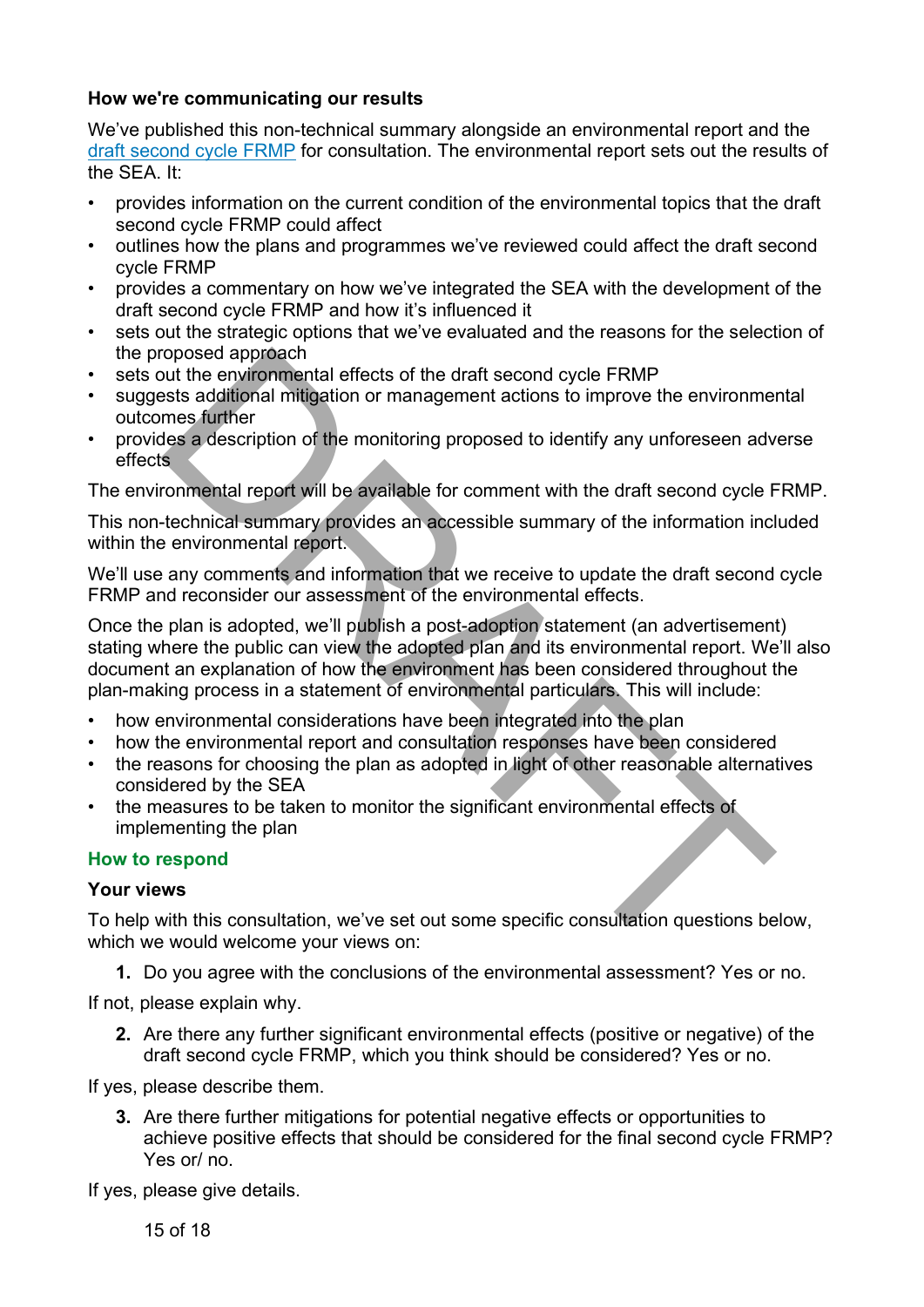The consultation on this environmental report is open for 12 weeks, from 22 October2021 to 21 January 2022.

You can [view the consultation documents and questions](https://consult.environment-agency.gov.uk/fcrm/draft-second-cycle-flood-risk-management-plans) online on the consultation pages.

Please submit your response online. This will help us gather and summarise responses quickly, accurately and cost-effectively.

However, if you prefer, you can submit your response by email or post using our response form. Please submit by email to: [enquiries@environment-agency.gov.uk.](mailto:enquiries@environment-agency.gov.uk)

Or by post to:

Environment Agency Draft second cycle flood risk management plans consultation National Customer Contact Centre PO Box 544 Rotherham S60 1BY Customer Contact Centre<br>
also request a printed version of the document and response form using the<br>
details or by phone to 03708 506 506.<br>
Also request a printed version of the document and response form using the<br>
DRAFT

You can also request a printed version of the document and response form using these contact details or by phone to 03708 506 506.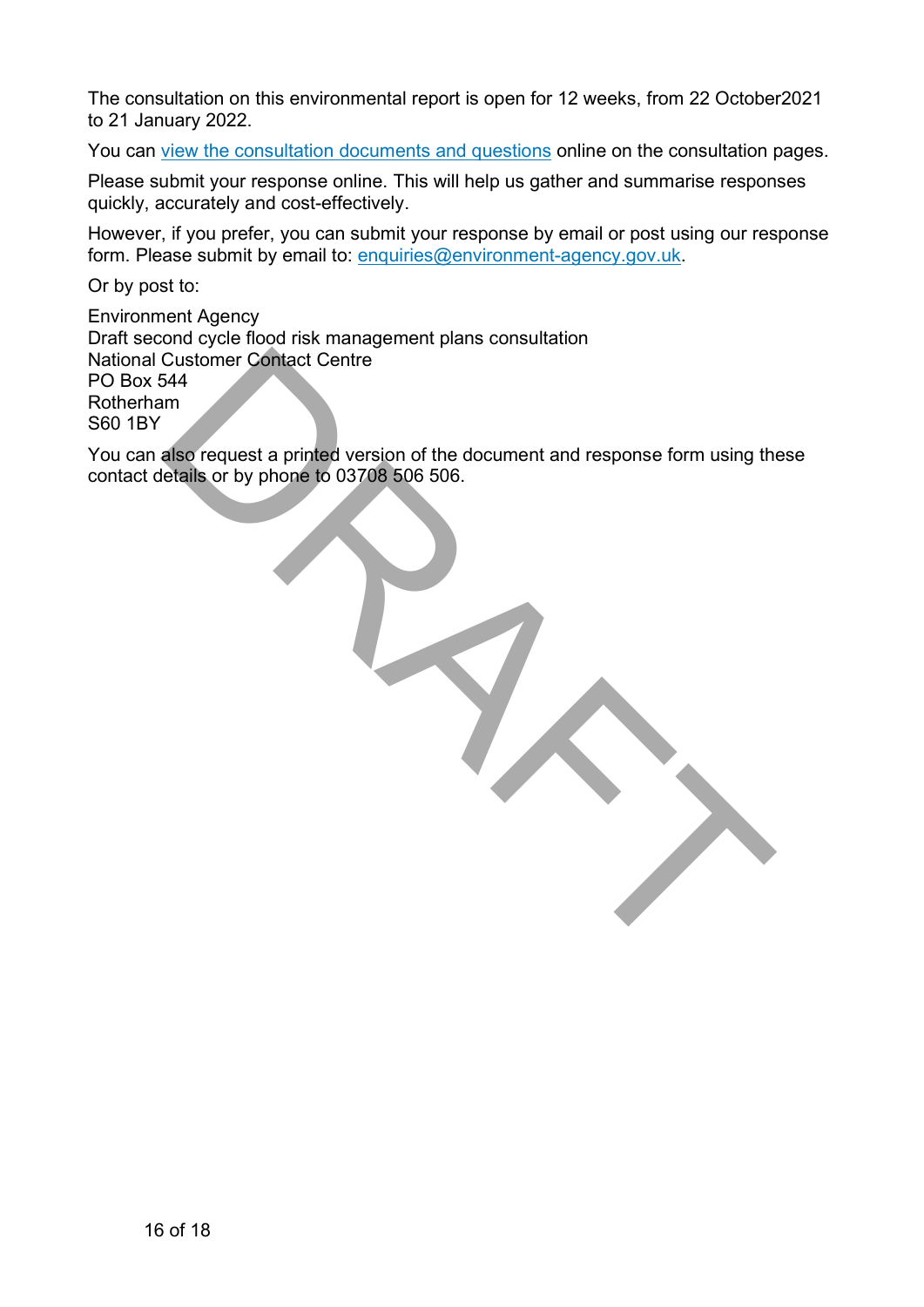# **List of abbreviations**

| <b>AONB</b>  | Area of Outstanding Natural Beauty                 |
|--------------|----------------------------------------------------|
| BAP          | <b>Biodiversity Action Plan</b>                    |
| <b>DEFRA</b> | Department for Environment, Food and Rural Affairs |
| EAP          | <b>Environmental Action Plan</b>                   |
| ELM          | Environmental Land Management                      |
| <b>FAS</b>   | Flood alleviation scheme                           |
| FRA.         | Flood Risk Area                                    |
| <b>FRMP</b>  | <b>Flood Risk Management Plan</b>                  |
| <b>FCERM</b> | Flood and coastal erosion risk management          |
| <b>LLFA</b>  | Lead Local Flood Authority                         |
| <b>RMA</b>   | Risk management authority                          |
| <b>RBD</b>   | <b>River Basin District</b>                        |
| <b>SEA</b>   | <b>Strategic Environmental Assessment</b>          |
| WFD          | <b>Water Framework Directive</b>                   |

Flood Risk Management Plan<br>Flood Risk Management Plan<br>Flood Risk Management authority<br>Risk management authority<br>Risk management authority<br>River Basin District<br>Strategic Environmental Assessment<br>Water Framework Directive